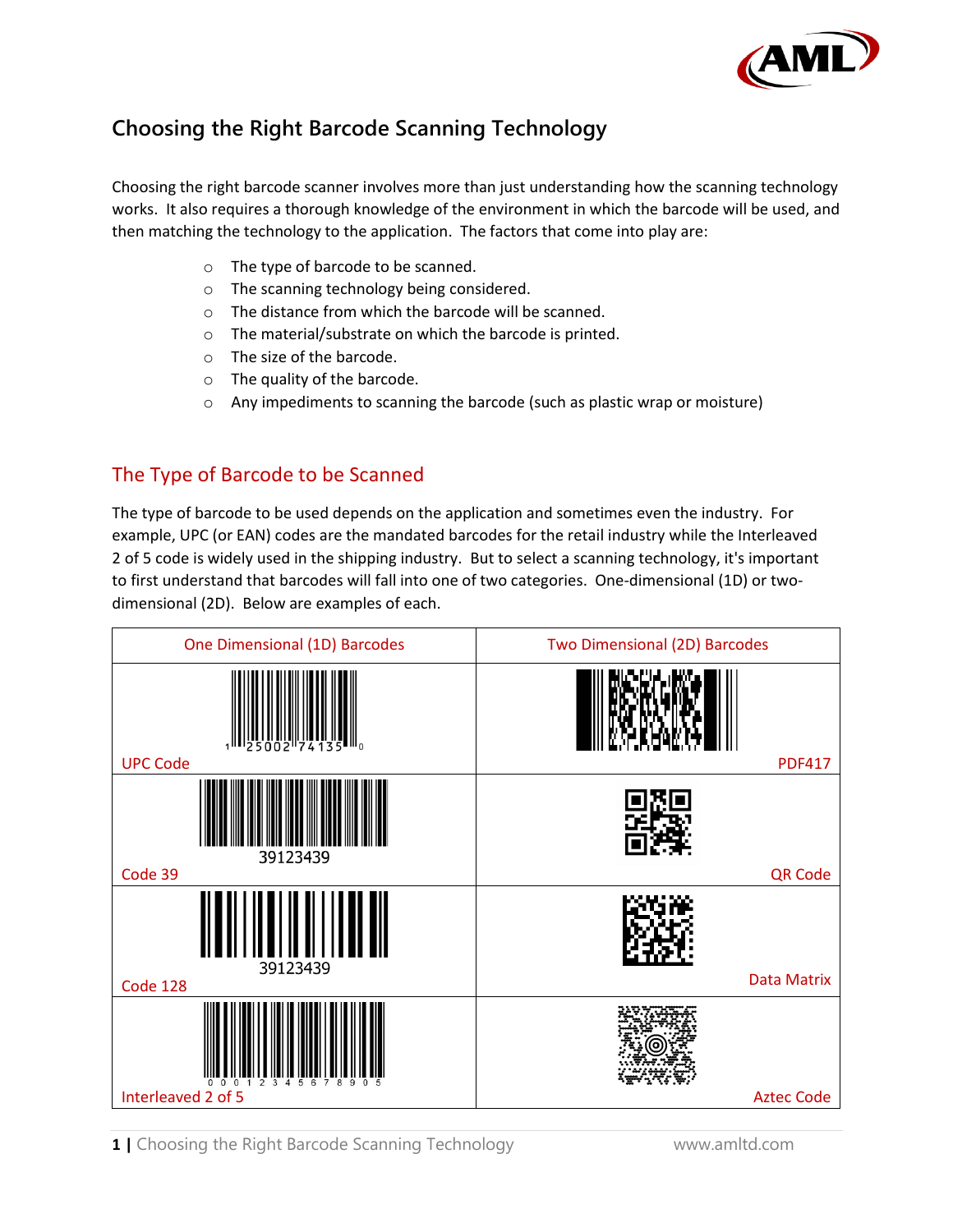# The Scanning Technology Being Considered

One dimensional, or 1D, barcodes can be scanned with virtually any of the technologies available on all AML mobile computers:

- o 1D Linear Imager
- o Laser
- o 2D Imager
- o Near/Far 2D Imager

A 1D Linear imager has a single row of sensors that essentially takes a picture of a 1D barcode and then decodes the image it sees into human readable data. A 2D imager has an array of sensors, instead of a single row, and more sophisticated decoding which allows it to read both 1D and 2D barcodes. Lasers, on the other hand, can only "raster" in one dimension and therefore only "see" the bars and spaces the laser beam cuts across. It cannot see patterns above or below the laser raster line. Consequently, lasers can only read 1D barcodes. The type of barcode being scanned, 1D or 2D, will certainly help to determine the appropriate technology, but other factors will also come into play, such as scan distance, barcode quality, and even cost.

### The Distance from Which the Barcode Will Be Scanned

This is a huge factor in selecting the barcode scanning technology. The rule of thumb is that the smaller the barcode, the closer you need to be when scanning. If the scanning activity is close-up, maybe 3 to 12 inches, then a Linear Imager scanner would work fine for scanning 1D barcodes. For distances that may reach out to two or three feet, then a 2D imager would be a good option for scanning either 1D or 2D barcodes, but again, the size of the barcode is an important factor. If the application requires scanning barcodes a little further than three feet, the laser would be a good choice, IF the barcode is 1D. Remember that the laser won't read 2D barcodes.

Finally, if it is necessary to scan barcodes from several feet away, the Near/Far 2D imager would be the best choice. It can scan a typical Code 39 barcode from as far away as 9 feet. A typical warehouse location label barcode, printed with narrow bar width of 100 mils (2.5mm), can be scanned from as far away as 40 feet. However, there is a trade-off in two areas when selecting the Near/Far Imager. One is that it doesn't scan small barcodes very well up-close. Scanning a UPC code from a few inches is likely a no-go. The other trade-off is cost. Since the Near/Far Imager is the most versatile scan engine that can read virtually any barcode, and it has a much longer scan range (or depth of field), it is a more complex device and commands a higher price accordingly.

#### The Material/Substrate on Which the Barcode is Printed

Print contrast plays a big part in scanning barcodes reliably. How much contrast is there between the bars or marks of the barcode, and the background it is printed on? Generally speaking, barcodes are printed on a paper or synthetic material with a white background. If anything causes the background to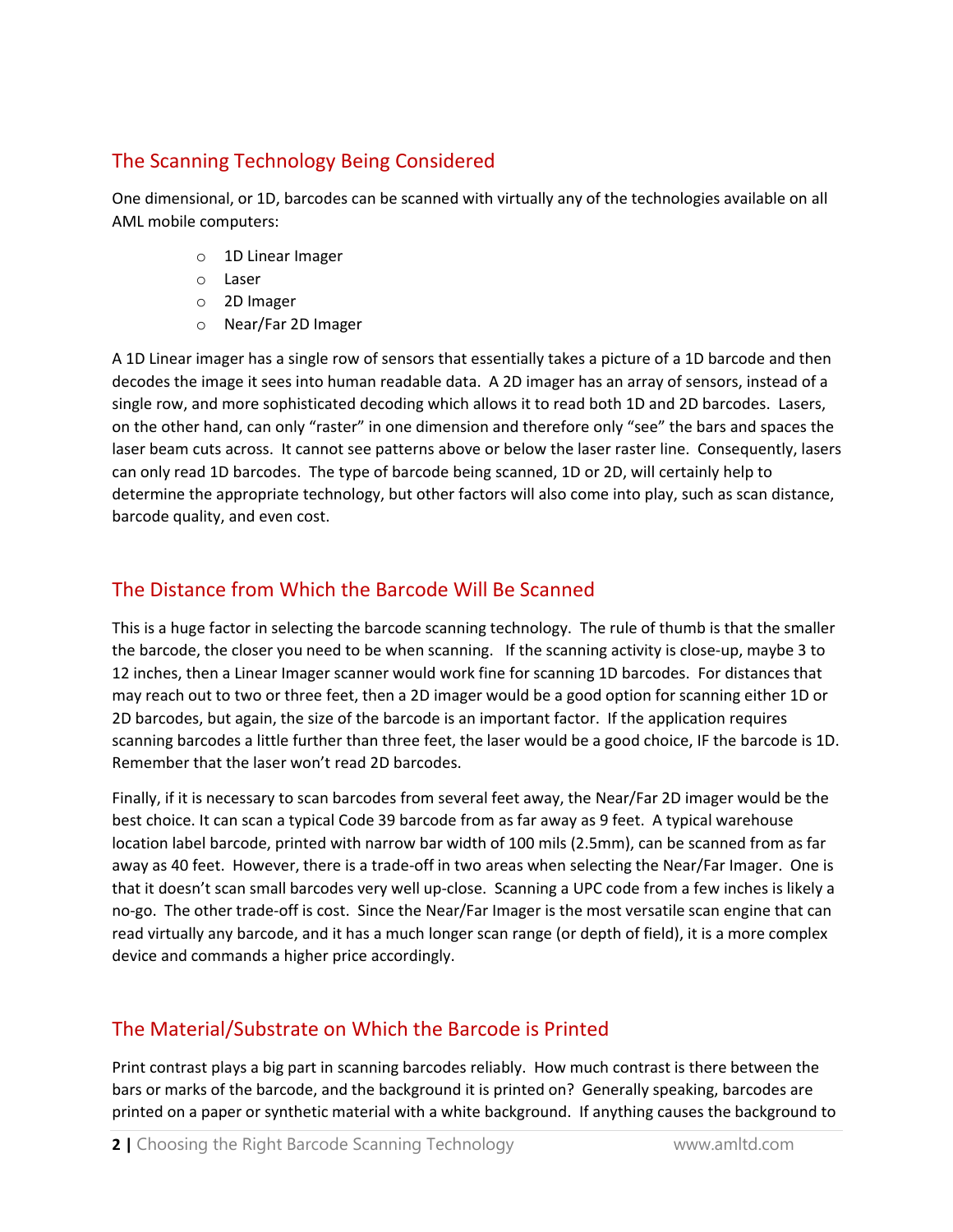darken, such as age, abrasion, or surface contamination, the ability to scan the barcodes will be affected. If the barcode is only intended to survive for a short period of time, such as those printed on a shipping box, then this typically isn't an issue. If the barcode needs to be in use indefinitely, then special consideration needs to be given as to what substrate it is printed on (paper versus synthetic) and if it needs some secondary protection, like a clear laminate. Barcodes that are intended to be permanent and need to be scanned from long distances, are usually printed on a retro-reflective material which maximizes the contrast and scan distance, and also makes the barcode relatively indestructible.

## The Size of the Barcode

The size of the barcode was touched on when discussing scan distances, but it should make sense that the bigger the barcode, the further away it can be scanned. There will be limitations when there is only a certain amount of space available for the barcode. In addition, some industry specifications dictate how big the barcode can be, like with UPC barcodes. But in most cases, making the barcode the maximum size given the space available is the practical approach.

# The Quality of the Barcode

It should come as no surprise that the quality of the barcode printing has a huge impact on (1) if it can be scanned, and (2) from how far away it can be scanned. If the barcode image has been produced on a printer with a damaged print head, or the label was wrinkled when it was applied, it is almost certain the barcode won't scan. Imaging technology (Linear Imagers and 2D Imagers) tend to be more forgiving when it comes to bad barcodes because they look at the entire barcode when decoding, while lasers only scan across a single line of the image. If that single raster line happens to be in a part of the barcode that is damaged, the laser won't read it. The user will have to reposition the laser and try again.

#### Impediments to Scanning the Barcode

Things that might impede the scanning of a barcode would be shrink wrap on a pallet covering the barcode, or rain drops on the barcode label. Even some form of contaminate such as dirt or grease could impede a good scan. Unfortunately, these things are a very subjective variable. How may layers of shrink wrap? Is it wrinkled over the barcode? How much grease or dirt is on the barcode? Just like when scanning bad barcodes, imaging technology, as opposed to laser, tends to be the most aggressive when trying to scan barcodes in challenging environments. Although, there is no guarantee that every barcode can be scanned every time when these types of impediments exist.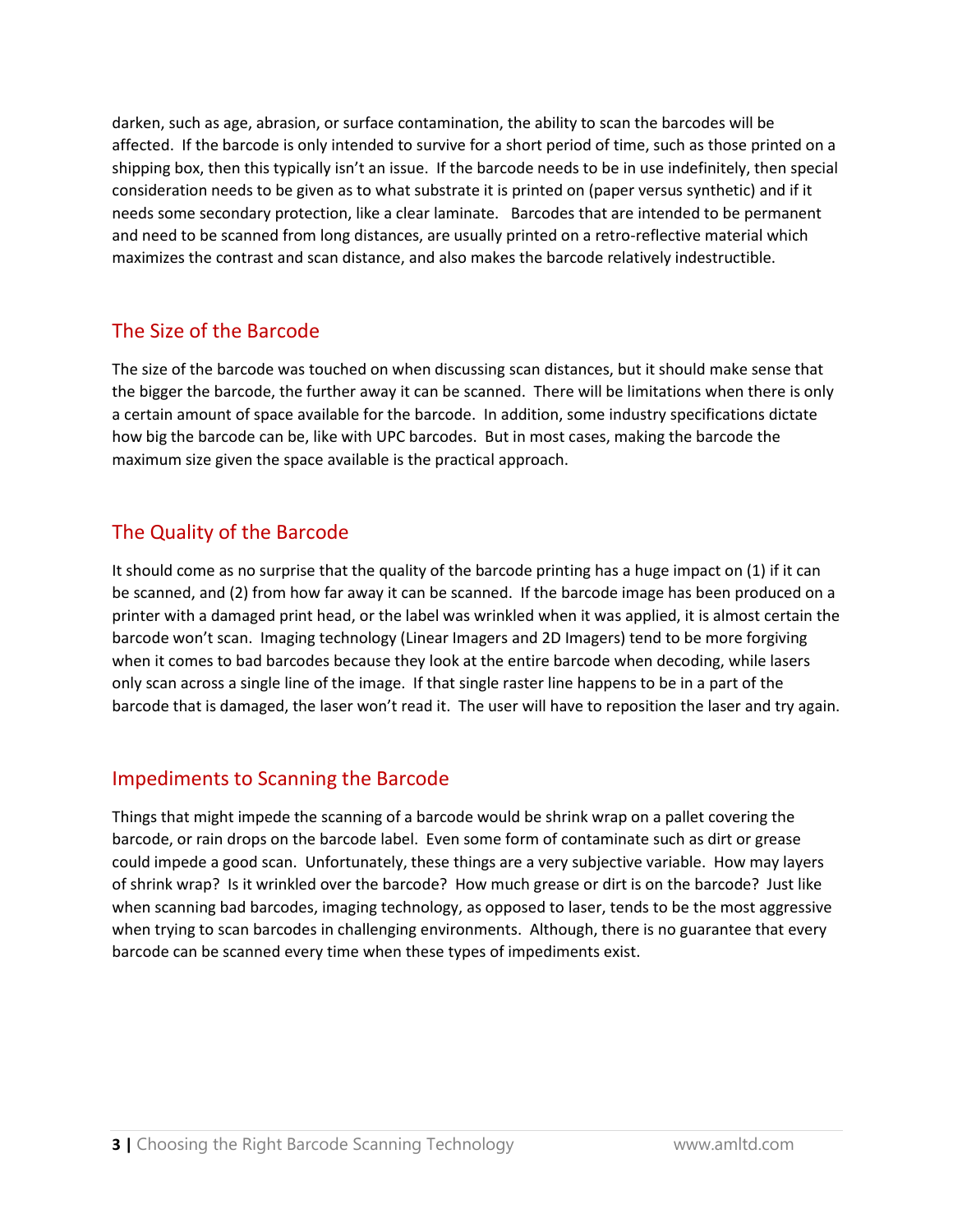## AML Mobile Computers

AML Mobile Computers use the four different scan technologies previously mentioned. Which scan engines are available in which mobile computer, depends on the specific application environment the mobile computer was designed for. The chart below is intended to help select the appropriate scan engine based on some typical barcode sizes as determined by its narrow bar width in "mils" or thousandths of an inch (e.g. 100 mils = 0.100 inches). This data is also based on ideal barcodes printed on optimal substrate with no impediments to scanning. This data should be used for reference only and no warranty is implied.

|                                 | 1D Linear Imager<br>(1D Only) | Laser<br>(1D Only)                         | 2D Imager<br>$(1D \text{ and } 2D)$        | Near/Far Imager<br>$(1D \text{ and } 2D)$  |
|---------------------------------|-------------------------------|--------------------------------------------|--------------------------------------------|--------------------------------------------|
| <b>Scepter</b>                  |                               |                                            |                                            |                                            |
| Code 128<br>5 mil               |                               | Near = $1.2$ inches<br>$Far = 7.7$ inches  | Near = $2.3$ inches<br>$Far = 8.7$ inches  |                                            |
| Code 39<br>5 mil                |                               | Near = $1.2$ inches<br>$Far = 12.5$ inches |                                            |                                            |
| Code 39<br>$10$ mil             |                               |                                            |                                            | Near = $5.9$ inches<br>$Far = 53.2$ inches |
| Code 128<br>$10 \text{ mil}$    |                               | Near = $1.2$ inches<br>$Far = 19$ inches   |                                            |                                            |
| <b>UPC</b><br>13 mil            |                               | Near = $1.6$ inches<br>$Far = 27$ inches   | Near = $1.6$ inches<br>$Far = 23$ inches   | Near = $5.9$ inches<br>$Far = 63$ inches   |
| Code 39<br>20 mil               |                               | Near = $1.4$ inches<br>$Far = 52$ inches   | Near = $1.6$ inches<br>$Far = 36.3$ inches | Near = $6.3$ inches<br>$Far = 110$ inches  |
| Code 39<br>55 mil               |                               | Near = $3.4$ inches<br>$Far = 100$ inches  |                                            | Near = $*$<br>$Far = 472$ inches           |
| Data Matrix<br>$10 \text{ mil}$ |                               |                                            | Near = $2.4$ inches<br>$Far = 10.6$ inches | Near = $5.9$ inches<br>$Far = 35.4$ inches |
| <b>PDF417</b><br>5 mil          |                               |                                            | Near = $3$ inches<br>$Far = 8.1$ inches    |                                            |

*\*Depends on symbology length and scan angle.*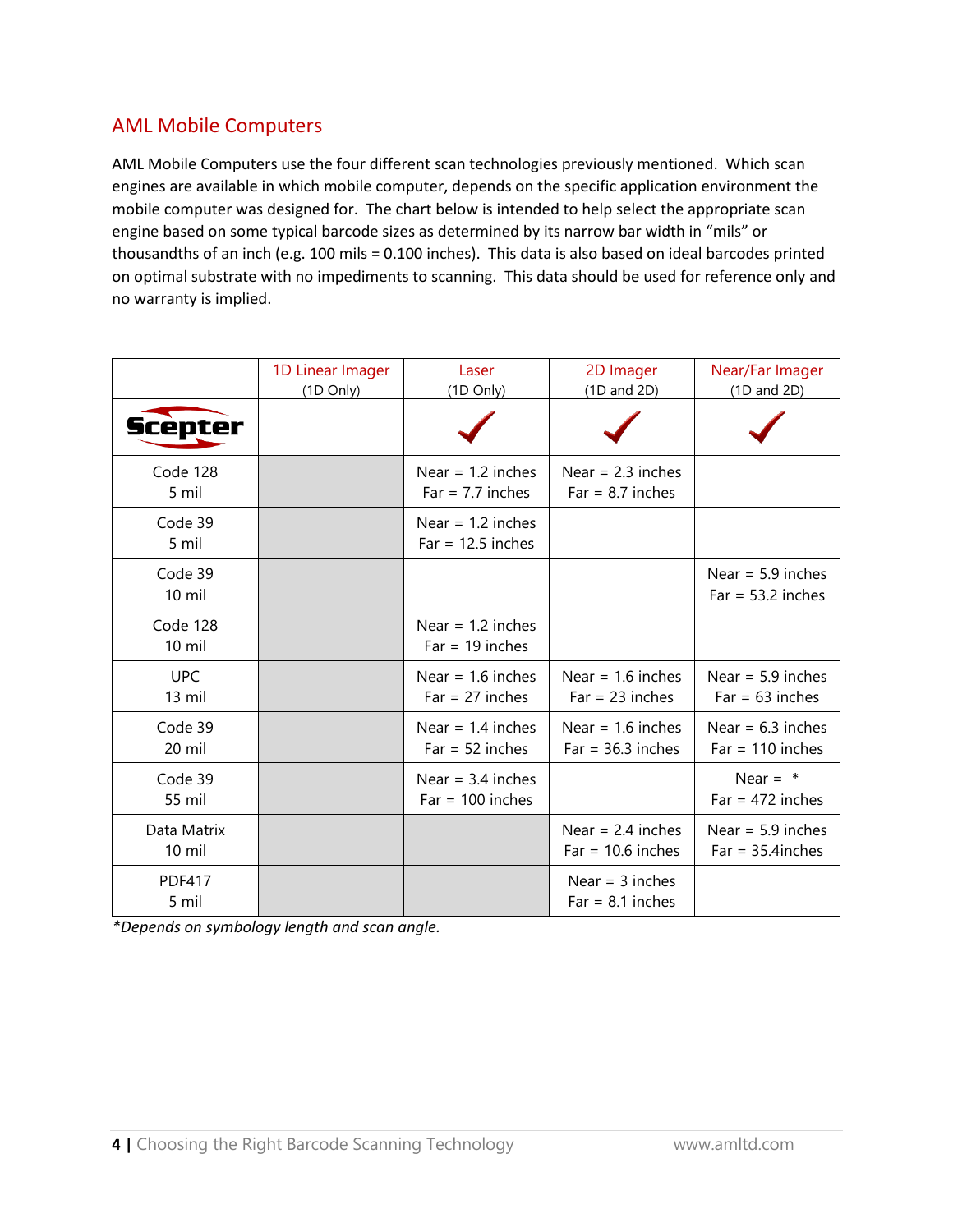|                        | 1D Linear Imager<br>(1D Only)              | Laser<br>(1D Only)                         | 2D Imager<br>$(1D \text{ and } 2D)$        | Near/Far Imager<br>$(1D \text{ and } 2D)$  |
|------------------------|--------------------------------------------|--------------------------------------------|--------------------------------------------|--------------------------------------------|
|                        |                                            |                                            |                                            |                                            |
| Code 128<br>5 mil      | Near = $4.3$ inches<br>$Far = 9.25$ inches | Near = $1.2$ inches<br>$Far = 7.7$ inches  | Near = $2.3$ inches<br>$Far = 8.7$ inches  |                                            |
| Code 39<br>5 mil       | Near = $2.3$ inches<br>$Far = 9.75$ inches | Near = $1.2$ inches<br>$Far = 12.5$ inches |                                            |                                            |
| Code 39<br>10 mil      |                                            |                                            |                                            | Near = $5.9$ inches<br>$Far = 53.2$ inches |
| Code 128<br>10 mil     |                                            | Near = $1.2$ inches<br>$Far = 19$ inches   |                                            |                                            |
| <b>UPC</b><br>13 mil   | Near = $2.0$ inches<br>$Far = 15.7$ inches | Near = $1.6$ inches<br>$Far = 27$ inches   | Near = $1.6$ inches<br>$Far = 23$ inches   | Near = $5.9$ inches<br>$Far = 63$ inches   |
| Code 39<br>20 mil      | Near = $2.3$ inches<br>$Far = 24.0$ inches | Near = $1.4$ inches<br>$Far = 52$ inches   | Near = $1.6$ inches<br>$Far = 36.3$ inches | Near = $6.3$ inches<br>$Far = 110$ inches  |
| Code 39<br>55 mil      |                                            | Near = $3.4$ inches<br>$Far = 100$ inches  |                                            | Near = $*$<br>$Far = 472$ inches           |
| Data Matrix<br>10 mil  |                                            |                                            | Near = $2.4$ inches<br>$Far = 10.6$ inches | Near = $5.9$ inches<br>$Far = 35.4$ inches |
| <b>PDF417</b><br>5 mil |                                            |                                            | Near = $3$ inches<br>$Far = 8.1$ inches    |                                            |

*\*Depends on symbology length and scan angle.*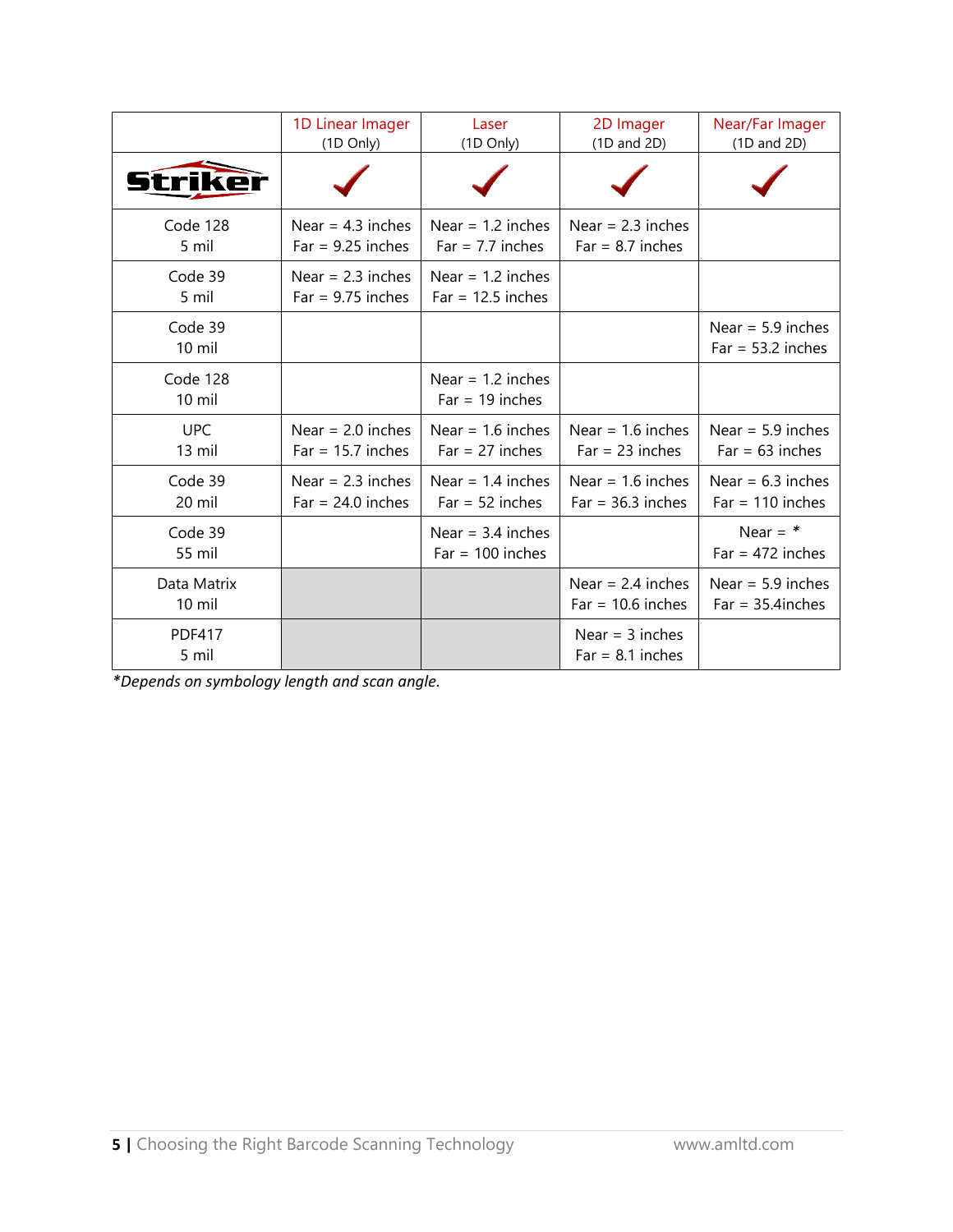|                                 | 1D Linear Imager<br>(1D Only) | Laser<br>(1D Only)                         | 2D Imager<br>$(1D \text{ and } 2D)$        | Near/Far Imager<br>$(1D$ and $2D)$ |
|---------------------------------|-------------------------------|--------------------------------------------|--------------------------------------------|------------------------------------|
| Tritòi                          |                               |                                            |                                            |                                    |
| Code 128<br>5 mil               |                               | Near = $1.2$ inches<br>$Far = 7.7$ inches  | Near = $2.3$ inches<br>$Far = 8.7$ inches  |                                    |
| Code 39<br>5 mil                |                               | Near = $1.2$ inches<br>$Far = 12.5$ inches |                                            |                                    |
| Code 39<br>$10$ mil             |                               |                                            |                                            |                                    |
| Code 128<br>$10$ mil            |                               | Near = $1.2$ inches<br>$Far = 19$ inches   |                                            |                                    |
| <b>UPC</b><br>13 mil            |                               | Near = $1.6$ inches<br>$Far = 27$ inches   | Near = $1.6$ inches<br>$Far = 23$ inches   |                                    |
| Code 39<br>20 mil               |                               | Near = $1.4$ inches<br>$Far = 52$ inches   | Near = $1.6$ inches<br>$Far = 36.3$ inches |                                    |
| Code 39<br>55 mil               |                               | Near = $3.4$ inches<br>$Far = 100$ inches  |                                            |                                    |
| Data Matrix<br>$10 \text{ mil}$ |                               |                                            | Near = $2.4$ inches<br>$Far = 10.6$ inches |                                    |
| <b>PDF417</b><br>5 mil          |                               |                                            | Near = $3$ inches<br>$Far = 8.1$ inches    |                                    |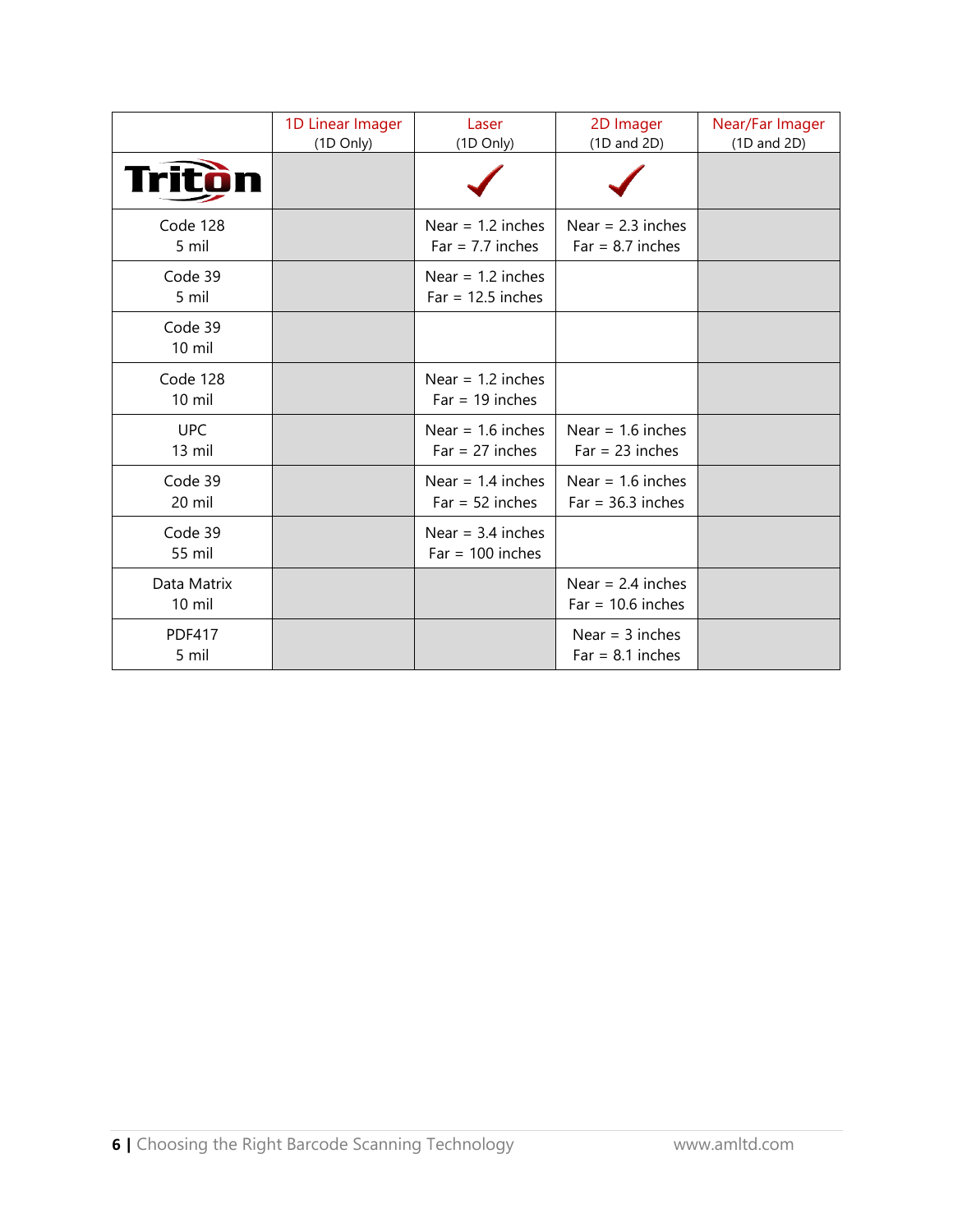|                         | 1D Linear Imager<br>(1D Only) | Laser<br>(1D Only)                         | 2D Imager<br>(1D and 2D)                   | Near/Far Imager<br>$(1D \text{ and } 2D)$ |
|-------------------------|-------------------------------|--------------------------------------------|--------------------------------------------|-------------------------------------------|
| <b>M7225</b>            |                               |                                            |                                            |                                           |
| Code 128<br>5 mil       |                               | Near = $1.2$ inches<br>$Far = 7.7$ inches  | Near = $2.3$ inches<br>$Far = 8.7$ inches  |                                           |
| Code 39<br>5 mil        |                               | Near = $1.2$ inches<br>$Far = 12.5$ inches |                                            |                                           |
| Code 39<br>$10$ mil     |                               |                                            |                                            |                                           |
| Code 128<br>$10$ mil    |                               | Near = $1.2$ inches<br>$Far = 19$ inches   |                                            |                                           |
| <b>UPC</b><br>13 mil    |                               | Near = $1.6$ inches<br>$Far = 27$ inches   | Near = $1.6$ inches<br>$Far = 23 inches$   |                                           |
| Code 39<br>20 mil       |                               | Near = $1.4$ inches<br>$Far = 52$ inches   | Near = $1.6$ inches<br>$Far = 36.3$ inches |                                           |
| Code 39<br>55 mil       |                               | Near = $3.4$ inches<br>$Far = 100$ inches  |                                            |                                           |
| Data Matrix<br>$10$ mil |                               |                                            | Near = $2.4$ inches<br>$Far = 10.6$ inches |                                           |
| <b>PDF417</b><br>5 mil  |                               |                                            | Near = $3$ inches<br>$Far = 8.1$ inches    |                                           |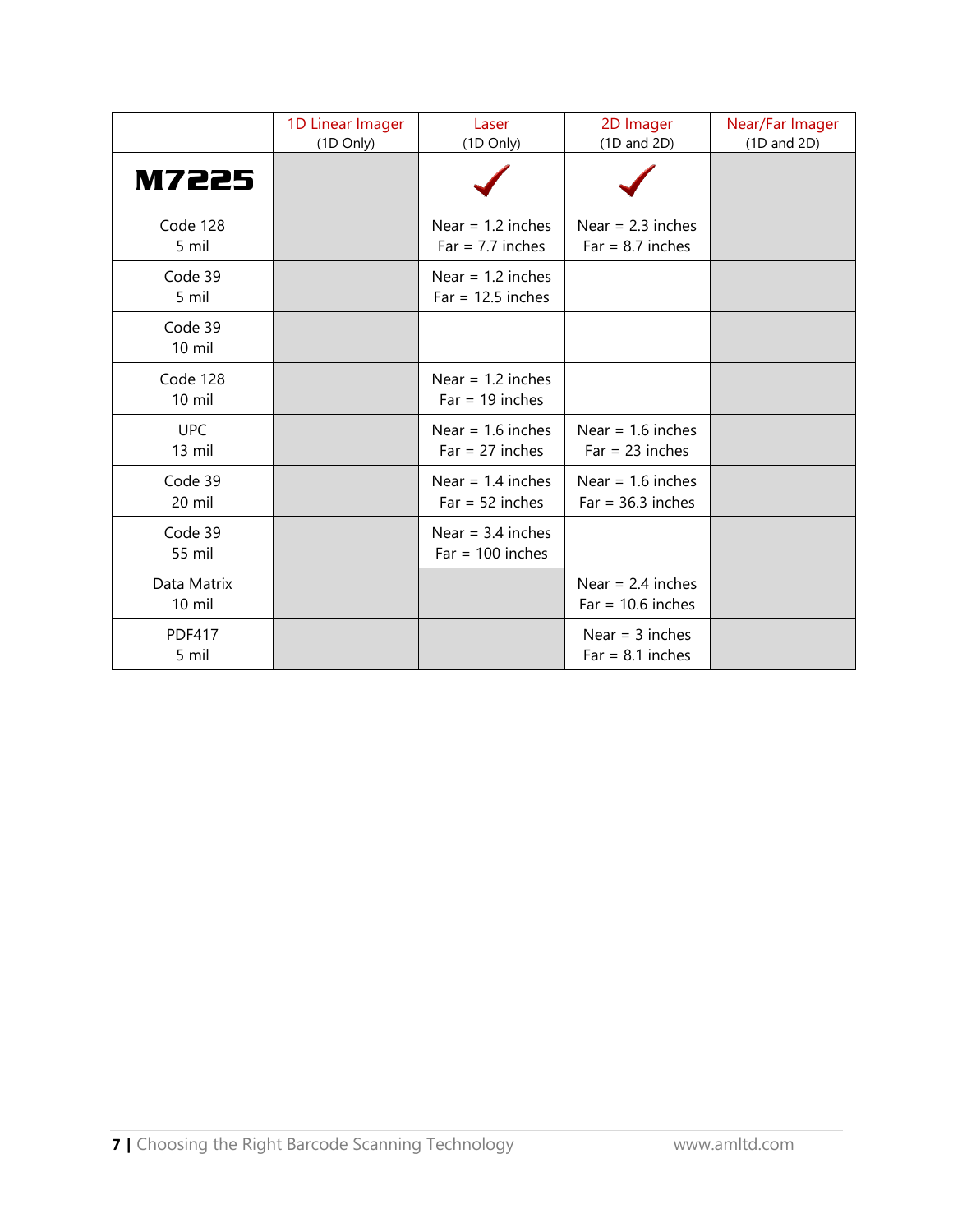|                        | 1D Linear Imager<br>(1D Only)              | Laser<br>(1D Only) | 2D Imager<br>$(1D$ and $2D)$               | Near/Far Imager<br>(1D and 2D) |
|------------------------|--------------------------------------------|--------------------|--------------------------------------------|--------------------------------|
| <b>TDX20</b>           |                                            |                    |                                            |                                |
| Code 128<br>5 mil      | Near = $4.3$ inches<br>$Far = 9.25$ inches |                    | Near = $2.3$ inches<br>$Far = 8.7$ inches  |                                |
| Code 39<br>5 mil       | Near = $2.3$ inches<br>$Far = 9.75$ inches |                    | Near = $2.0$ inches<br>$Far = 9.6$ inches  |                                |
| Code 39<br>10 mil      |                                            |                    |                                            |                                |
| Code 128<br>10 mil     |                                            |                    |                                            |                                |
| <b>UPC</b><br>13 mil   | Near = $2.0$ inches<br>$Far = 15.7$ inches |                    | Near = $1.6$ inches<br>$Far = 14.6$ inches |                                |
| Code 39<br>20 mil      | Near = $2.3$ inches<br>$Far = 24.0$ inches |                    |                                            |                                |
| Code 39<br>55 mil      |                                            |                    |                                            |                                |
| Data Matrix<br>10 mil  |                                            |                    | Near = $2.0$ inches<br>$Far = 8.1$ inches  |                                |
| <b>PDF417</b><br>5 mil |                                            |                    | Near = $3.3$ inches<br>$Far = 6.1$ inches  |                                |